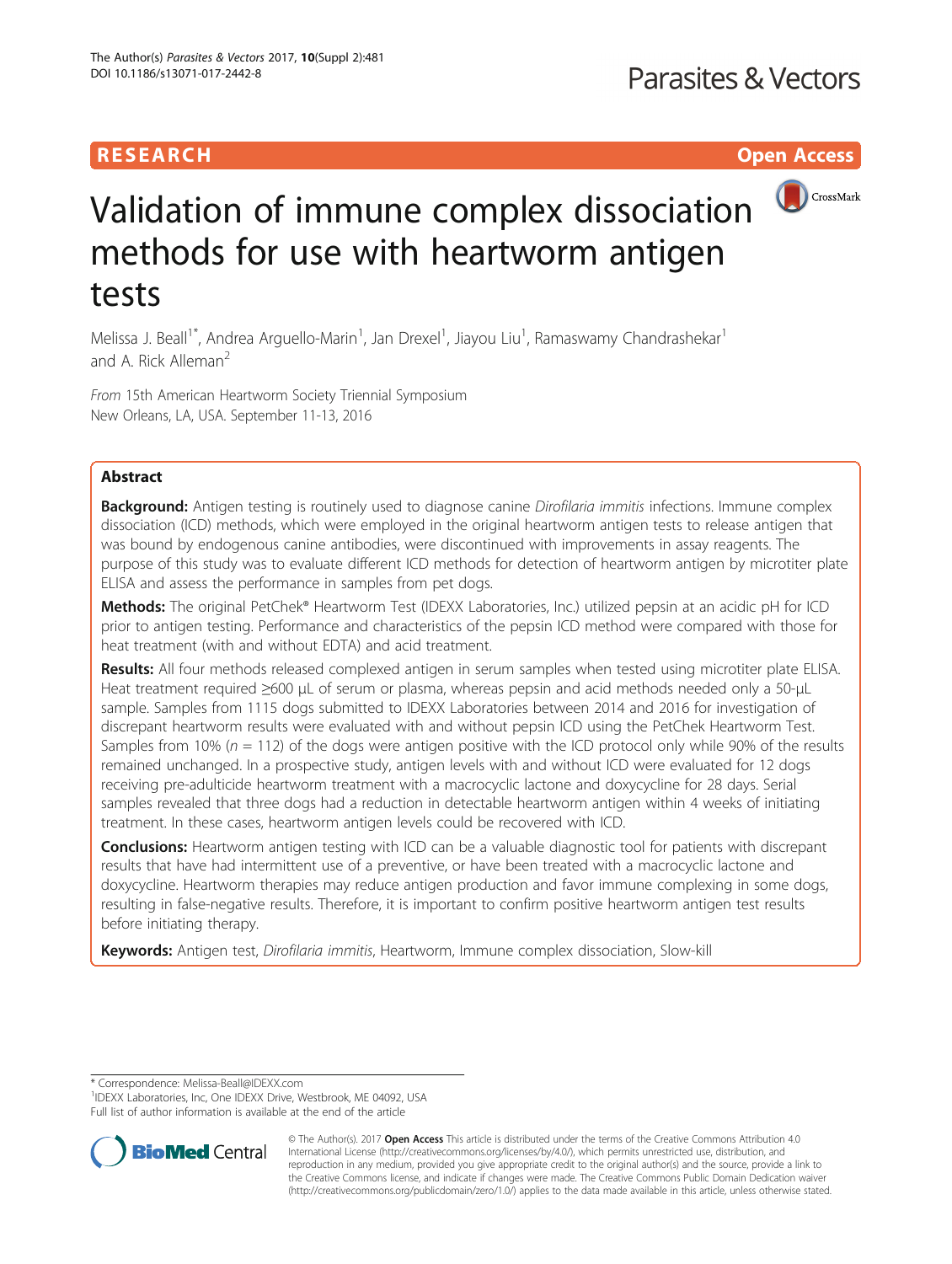# Background

Diagnosis of Dirofilaria immitis infections in dogs is primarily accomplished by detection of circulating antigen in serum, plasma, or whole blood samples [\[1](#page-5-0)–[3\]](#page-5-0). Parasite antigen may be present in the free state or may be trapped in immune complexes when antibodies are present in excess of antigen, leading to reduced sensitivity and false-negative test results. In early versions of the heartworm antigen test, immune complex dissociation (ICD) methods were used to free heartworm antigen from being bound to antibodies and improve the sensitivity of the test [\[4, 5\]](#page-5-0). Methods used for dissociating these antigen–antibody complexes generally included pretreatment of samples with heat and/or EDTA, which denatured immune complexes (Fig. 1). This step has been eliminated, however, from protocols of virtually all commercial D. immitis diagnostic assays over the past few decades as a result of improvements in assay technologies and antibody reagents [\[4](#page-5-0)].

Since early 2000, macrocyclic lactone heartworm preventives, often in combination with doxycycline, have been administered by veterinarians to heartworminfected dogs to elicit a slow kill (SK) of heartworm adults when adulticide therapy is not an option for a particular dog [[6](#page-5-0)]. Monthly preventive doses of macrocyclic lactones (with and without doxycycline) provide some level of efficacy in the death of heartworms; however, acceptable efficacy often requires extended periods of treatment, with some treatment durations as long as 1 to 2 years [[7\]](#page-5-0). Heartworm disease may progress during the SK treatment regimen and can eventually lead to severe pulmonary damage with multiple pathologic changes [\[8](#page-5-0)]. Despite the presence of adult worms for some time throughout the lengthy SK treatment, antigen levels often decline due to a decrease in antigen production and the development of immune complexes, leading to false-negative antigen test results and inability to assess the status of infection in dogs receiving SK treatment [\[6, 7](#page-5-0), [9](#page-5-0)]. Most experts agree that SK is not an acceptable method for treating patent heartworm infections and should only be considered when melarsomine is contraindicated [[3, 10](#page-5-0)].

The purpose of studies described here were twofold: first, to evaluate different methods of ICD for the detection of heartworm antigen by microtiter plate ELISA, and second, to evaluate the use of ICD for antigen detection in samples from pet dogs, in particular for patients who have had discrepant results or have been treated with a macrocyclic lactone and doxycycline as a pre-adulticide therapy for a heartworm infection. The recommendation to use a combination of doxycycline and a macrocyclic lactone prior to the administration of melarsomine in *D. immitis*- infected dogs is based on clinical experience where it appears to reduce the likelihood and severity of adverse reactions [\[3](#page-5-0), [10](#page-5-0)].

# **Methods**

#### Evaluation of ICD methods

Several different techniques for ICD have been described in the literature and applied to the dissociation of heartworm antigen–antibody complexes. The original commercial PetChek® Heartworm Test (IDEXX Laboratories, Inc., Westbrook, Maine, USA) used a sample pretreatment method that included a pepsin reagent for ICD. In the current study, the pepsin method was compared with heat (with or without EDTA) and acidic pH methods. The methods for the ICD techniques evaluated in this study have been previously described [[5, 11](#page-5-0)–[14](#page-5-0)]. Briefly, the heat/EDTA method followed the procedure described by Weil et al., which diluted the serum sample with an equal volume of 0.1 M EDTA (pH 7.5) and heating to 100 °C for 5 min followed by centrifugation at  $16,000 \times g$ . Heat alone followed the method described by Little et al. and heated the sample at 104 °C for 10 min followed by centrifugation. Following ICD, all samples were tested on a microtiter plate ELISA (PetChek® Heartworm Test). Canine serum and plasma samples

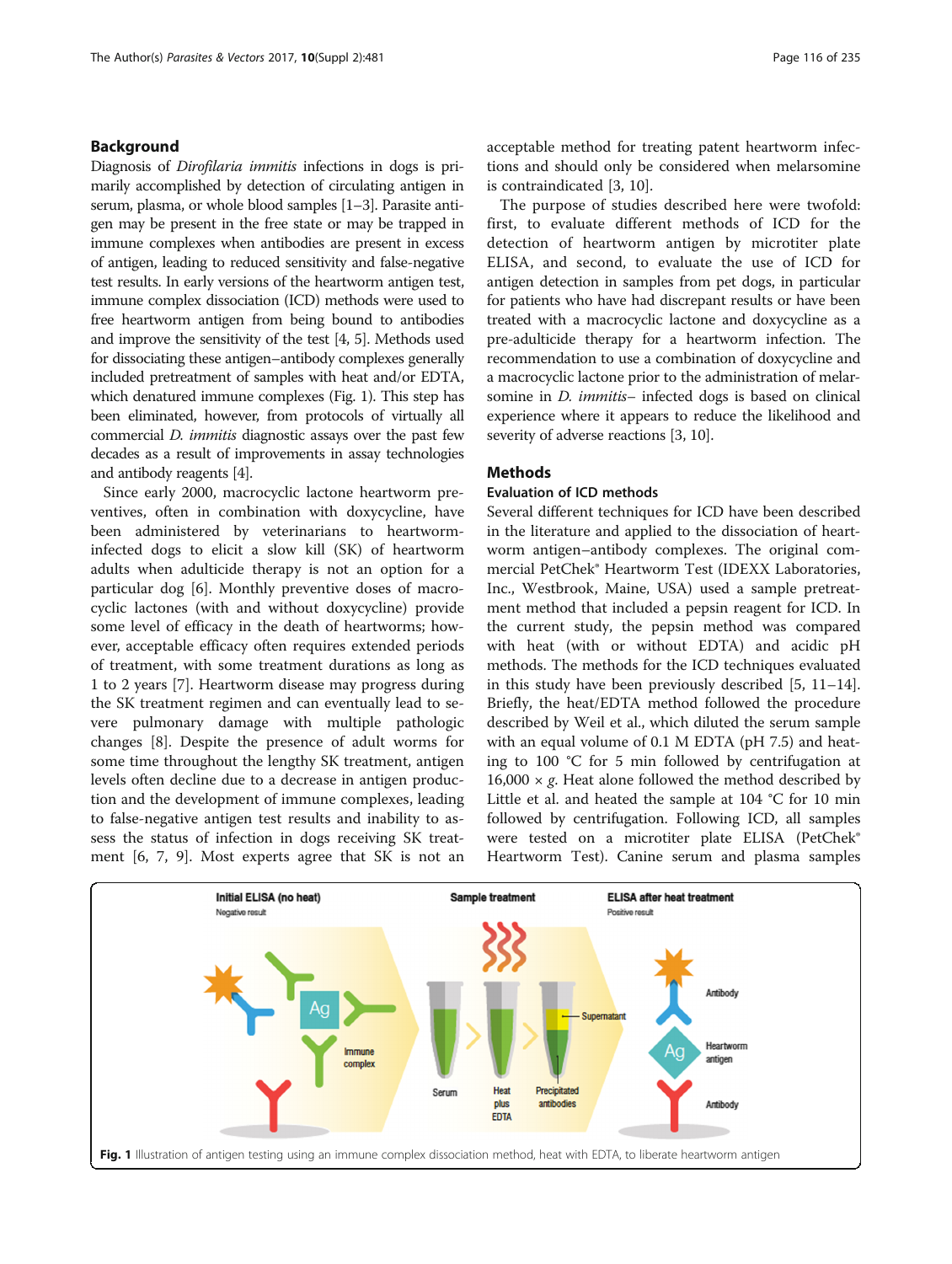were used to evaluate the minimum starting sample volume needed to recover 100 μL of sample post-ICD for testing in the microtiter plate ELISA.

A pretreatment positive control (PPC) was developed to confirm that each method evaluated in this study dissociated the immune complexes and released heartworm antigen. The PPC, which consisted of purified heartworm antigen mixed with polyclonal antisera directed against heartworm antigen, was included each time an ICD protocol was performed. In addition to the PPC, samples from five heartworm-infected dogs, where one or two adult female heartworms had been recovered at necropsy, and one uninfected dog, with no adult heartworms recovered at necropsy, were used to compare the different ICD methods.

Of the ICD methods, the heat/EDTA technique was further evaluated using an additional 30 canine serum samples from dogs with adult heartworms at necropsy but having no or low levels of antigen when originally tested by the microtiter plate ELISA without ICD. To expand the population of samples without detectable heartworm antigen, canine serum samples from client-owned dogs  $(N = 181)$  that were submitted to a commercial reference laboratory for routine heartworm testing were evaluated. Heartworm antigen was not detected in these samples by the microtiter plate ELISA in the absence of ICD.

#### Retrospective analysis of field populations

To determine the frequency with which discrepant heartworm results are attributable to immune complexing of the antigen, heartworm test results from 1115 canine samples tested with and without the pepsin pretreatment method were analyzed. These samples had been submitted to IDEXX Laboratories between 2014 and 2016 for the investigation of discrepant heartworm test results. Specifically, results may have been inconsistent with clinical findings, or between different test methods (e.g., antigen vs microfilaria), or between different testing events (e.g., in-clinic vs reference laboratory).

# Prospective evaluation of HW infected dogs

Twelve dogs were recruited to evaluate the effect of administering a macrocyclic lactone and a 28-day course of doxycycline as pre-adulticide therapy on heartworm antigen levels. Private practices from Florida ( $n = 7$ ) and Louisiana ( $n = 5$ ) prospectively enrolled dogs with confirmed positive heartworm antigen test results and no history of having received heartworm prevention in the prior 4 months. Dogs were prescribed an appropriate dose of a commercially available macrocyclic lactone and doxycycline (5–10 mg/kg PO BID) from Day 0 to Day 28, prior to adulticide treatment. Serum samples were collected from the dogs on Days 0, 14, and 28 and

tested for heartworm antigen before and after ICD treatment.

## Results

# Evaluation of ICD methods

All four ICD methods (heat/EDTA, pepsin, acidic, and heat) released heartworm antigen from immune complexes when the PPC was tested by microtiter plate ELISA. The methods required different minimum starting volumes of canine serum and plasma, however, to achieve the 100 μL sample volume required to perform the assay. A minimum starting sample volume of 100 μL was required for heat plus EDTA, 50 μL for pepsin or acidic, and 600 μL for heat (Table 1).

A comparison of the different ICD methods using samples from dogs with or without heartworm infections determined at necropsy is shown in Table [2](#page-3-0). Heartworm antigen was not detected using any of the four ICD methods in the sample from the dog negative for heartworms at necropsy. The serum samples from five dogs with necropsy-confirmed heartworm infections had no detectable  $(n = 2)$  or low  $(n = 3)$  levels of heartworm antigen in the absence of pretreatment but all samples became antigen positive following ICD by the four methods (Fig. [2](#page-3-0)).

Based on required sample volume, performance, and simplicity of the method, the heat/EDTA technique was further evaluated using a larger population of canine samples. Of the 30 samples from dogs with heartworms at necropsy (but with no or low antigen levels when originally tested), 17 samples that were originally positive retested as positive for heartworm antigen using the heat/EDTA method. Twelve samples that were originally negative for antigen became positive for heartworm antigen using the heat/EDTA

Table 1 Various methods of immune complex dissociation and the minimum starting volume of canine serum or plasma needed to recover 100 μL for the heartworm antigen ELISA test

| ווככסכס גט וככטיכו וטט אב וטו גווכ ווכמונייטוווו מווגוסכוו בבוטו גכטנ |                         |                                                                                |                                                            |  |  |  |  |
|-----------------------------------------------------------------------|-------------------------|--------------------------------------------------------------------------------|------------------------------------------------------------|--|--|--|--|
| Reference                                                             | Method                  | Minimum<br>volume of<br>sample<br>required to<br>recover 100 µL<br>for testing | Reagents added to the<br>sample                            |  |  |  |  |
| Weil [5]                                                              | $Heat +$<br><b>FDTA</b> | 100 µL                                                                         | 100 μL 0.1 M EDTA                                          |  |  |  |  |
| IDFXX PetChek®<br>HW antigen test <sup>a</sup>                        | Pepsin                  | $50 \mu L$                                                                     | $35 \mu L S1$ (acid) + 35 $\mu L$<br>S <sub>2</sub> (base) |  |  |  |  |
| Pokriefka [13]<br>HIV antigen test                                    | Acidic pH               | $50 \mu L$                                                                     | $35 \mu L S1$ (acid) + 35 $\mu L$<br>S <sub>2</sub> (base) |  |  |  |  |
| Little [11]                                                           | Heat                    | 600 µL                                                                         | <b>NA</b>                                                  |  |  |  |  |

<sup>a</sup>The sample is added to an enzyme-coated well of the microtiter plate from the PetChek® HW antigen test kit. Solutions S1 and S2 are reagents contained within the PetChek® HW antigen test kit and are added sequentially before transferring the mixture to the plate assay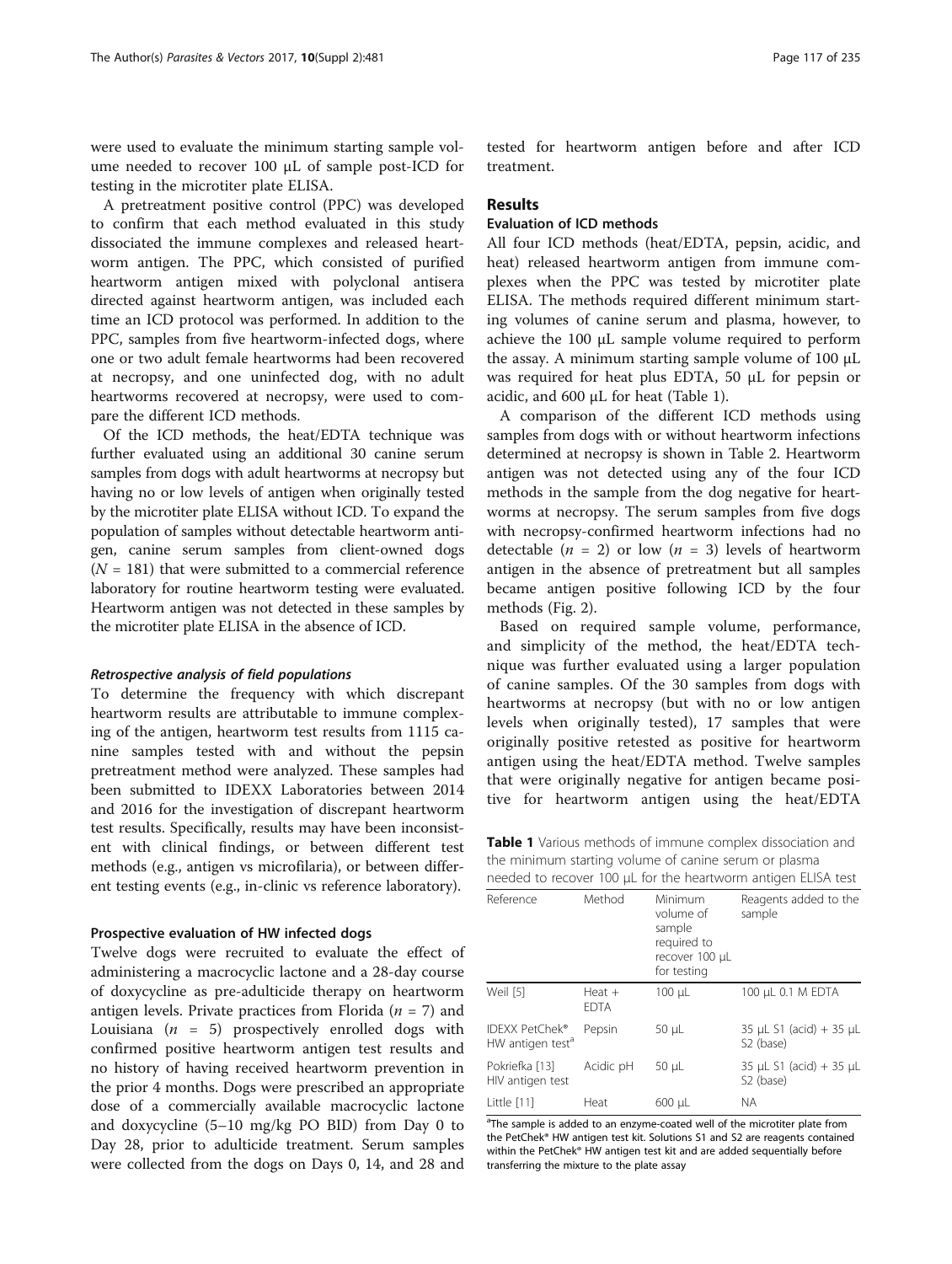<span id="page-3-0"></span>Table 2 Comparison of antigen detection with or without ICD using samples from necropsy-confirmed positive dogs and client-owned dogs

| Dog population                                                     | Number of positive results |               |                      |     |      |  |
|--------------------------------------------------------------------|----------------------------|---------------|----------------------|-----|------|--|
|                                                                    | No ICD<br>treatment        | ICD treatment |                      |     |      |  |
|                                                                    |                            | <b>FDTA</b>   | Heat + Pepsin Acidic | рH  | Heat |  |
| Necropsy-confirmed positive 3<br>$(1-2)$ female worms); $n = 5$    |                            | 5             | 5                    | 5   | 5    |  |
| Necropsy-confirmed positive<br>$(1-11$ female worms); $n = 30$     | -17                        | 29            | ND.                  | ND. | ΝD   |  |
| Client-owned (samples<br>submitted to reference lab);<br>$n = 181$ | $\left( \right)$           | 4             | ND.                  | ND. | ΝD   |  |

ICD immune complex dissociation, ND not done

method. One sample remained negative for heartworm antigen despite ICD pretreatment (Table 2). Of the 181 canine serum samples from client-owned dogs that were negative for heartworm antigen without ICD, 177 (98%) remained negative following ICD. Four (2%) samples converted from negative to positive following pretreatment of the sample with heat/ EDTA.

# Retrospective analysis of field populations

To evaluate the frequency with which discrepant heartworm antigen test results are affected by immune complexing, results from 1115 samples submitted between 2014 and 2016 for the investigation of discrepant heartworm results were analyzed. Most samples (1003; 90%) produced the same result with and without the pepsin method of ICD. Specifically, 772 (69%) samples remained negative for heartworm antigen and 231 samples remained positive for heartworm antigen with and without ICD. Samples from 112 dogs (10%) negative for heartworm antigen without ICD tested positive following treatment with the pepsin ICD method.

#### Prospective evaluation of heartworm-infected dogs

Of the 12 dogs enrolled with positive heartworm antigen results, serum samples from 9 dogs had high antigen levels (high ELISA OD) when tested with and without ICD at all time points (data not shown). Three dogs, however, demonstrated a measurable decrease in antigen levels while receiving preadulticide therapy (Fig. 3). When Day 14 and Day 28 samples from these three dogs were tested without ICD treatment, the results were near the cut-off of the microtiter plate ELISA for heartworm antigen. These samples demonstrated enhanced detection of heartworm antigen following ICD treatment (Fig. 3).

# **Discussion**

Our study demonstrates that multiple methods are capable of dissociating circulating immune complexes containing heartworm antigen. The existence of immune complexes in heartworm-infected dogs has been known for some time [\[5](#page-5-0), [15](#page-5-0)–[17](#page-5-0)]. Diagnosis of other infectious diseases besides heartworm can have interference from immune complexes, such as the detection of p24 in HIV, circulating antigens in leishmaniasis, dengue, histoplasmosis, and others [[13, 18](#page-5-0)–[22\]](#page-6-0). Our study also demonstrates that the level of heartworm antigen detection by microtiter plate ELISA following ICD can vary by sample and by ICD method. A standardized ICD procedure is important to ensure the validity of the test results. A critical component of standardization is the inclusion of a pretreatment positive control, which confirms that the ICD method has been performed correctly each time a sample is



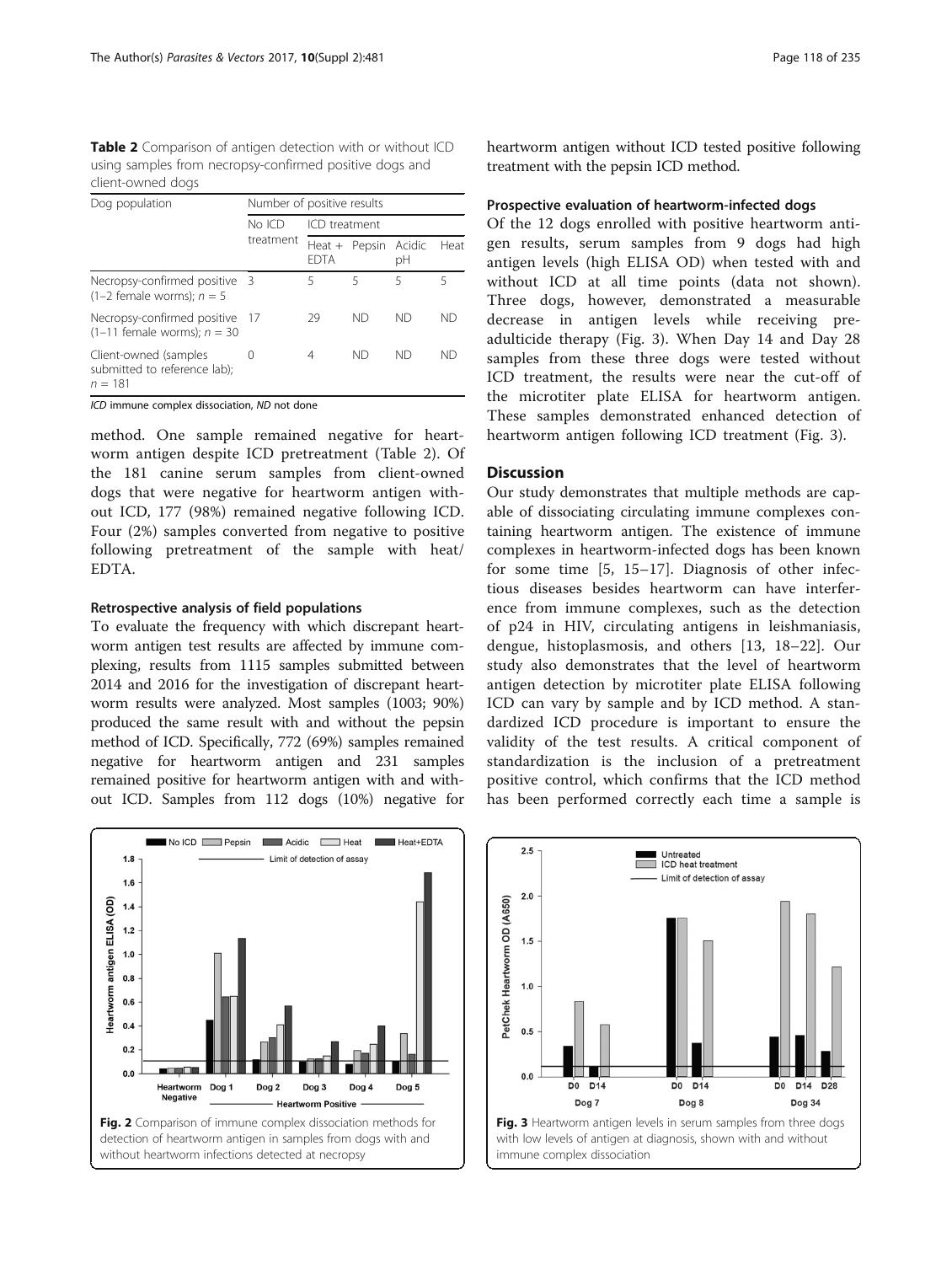tested. These standardized procedures and controls are not typically performed in-clinic but should be a part of reference laboratory protocols.

A number of recent reports indicate that the presence of heartworm antigen–antibody immune complexes can interfere with antigen detection [[6, 11, 14](#page-5-0)]. In one study, archived serum samples from dogs in animal shelters  $(N = 165)$  that were negative for heartworm antigen were subsequently retested after heat treatment [\[14](#page-5-0)]. Following heat treatment, 11/154 samples (7.1%) became positive for heartworm antigen. This population primarily included dogs from an endemic area that were not receiving monthly heartworm prevention or other routine veterinary care. In our study, 10% of samples evaluated for discrepant heartworm test results demonstrated evidence of immune complexing that interfered with heartworm antigen detection. The full history on these cases was not available to document previous treatment or preventive use in these dogs. The frequency of falsenegative heartworm test results due to immune complexes in both instances was higher than the 2% identified in the 181 serum samples from clientowned dogs reported in this study. Likewise, a recent study has demonstrated that dogs visiting a wellness care veterinary program had no false-negative test results for heartworm on their point-of-care screening tests due to immune complexes [[23\]](#page-6-0). These results suggest that the frequency of immune complex–associated interference in heartworm test results is low in the population of well-cared-for-dogs but may be of concern in dogs with certain risk factors including inconsistent use of heartworm preventive products, administration of pre-adulticide type therapy or SK, and conditions associated with chronic immune stimulation. Therefore, methods of ICD are not appropriate for routine use in heartworm screening but may be valuable in cases in which heartworm infection is suspected and negative heartworm antigen results are obtained.

Several leading veterinary specialty organizations like the American Heartworm Society, the Companion Animal Parasite Council, and the European Scientific Counsel Companion Animal Parasites discourage the use of SK, citing compliance failure, potential for selecting for resistance, and the persistence of worms in the pulmonary arteries and eventual development of pulmonary pathology during the SK treatment [\[3, 10,](#page-5-0) [24\]](#page-6-0). Nevertheless, some veterinarians use the SK treatment for certain dogs, particularly those owned by clients who cannot afford adulticide treatment or when the medical risk is high. Treatment of heartworm-infected dogs with a macrocyclic lactone at preventative dosages with or without doxycycline also may reduce free heartworm antigen in some

dogs. McCall et al. reported that dogs with experimentally induced infections of *D. immitis* treated with 16 monthly preventive doses of ivermectin and pyrantel pamoate showed declining levels of antigen during the study. The dogs in that study had live worms at necropsy, suggesting that the SK treatment interfered with either antigen production by the surviving worms or with the detection of complexed antigen [\[2](#page-5-0)]. Using a commercial microtiter well-based assay, Drake et al. reported that 15 dogs treated monthly with a macrocyclic lactone and doxycycline became antigen negative within 24 months [\[6](#page-5-0)]. Of the 15 dogs that were antigen negative by the initial assay, eight were found to be antigen positive following heating of the sample before re-testing. Therefore, dogs on SK treatment may be suitable candidates for ICD testing.

The combined administration of a macrocyclic lactone and doxycycline has been shown to have both adulticidal and microfilaricidal effects [\[9](#page-5-0)]. Female worms recovered from dogs receiving this therapy demonstrated significant inhibition of oogenesis/embryogenesis of filariae and had a loss of uterine content. Likewise, dogs in this treatment group demonstrated a reduction in circulating heartworm antigen. Decreased antigen production by the female parasite and the potential for immune stimulation as parasites die may shift the ratio of antigen to antibody favoring antigen bound in immune complexes. Hence, there is a risk of false-negative test results after initiating therapy with a combination of a macrocyclic lactone and doxycycline. Therefore, it is important to confirm positive heartworm antigen test results by another testing protocol before initiating any type of therapy.

# Conclusions

This study confirmed that multiple methods are effective for the dissociation of heartworm antigen from immune complexes. Some variability is evident across samples and methods, highlighting the importance of standardized protocols and controls to ensure reliable results. The heat/EDTA method as originally described by Weil et al. [\[5\]](#page-5-0) is recommended due to ease of use, reliable performance with small sample volumes, and availability of reagents. Immune complexes were found to infrequently interfere with the performance of heartworm antigen tests in well-cared-for client-owned dogs. Therefore, ICD methods are not necessary for routine screening but should be considered when heartworm infection is suspected and antigen results are negative. This could also include dogs on SK or with chronic inflammation where antibody levels may exceed antigen concentration resulting in immune complex formation [[6, 14](#page-5-0)]. Finally, this study identified a potential risk of false-negative test results in some dogs after initiating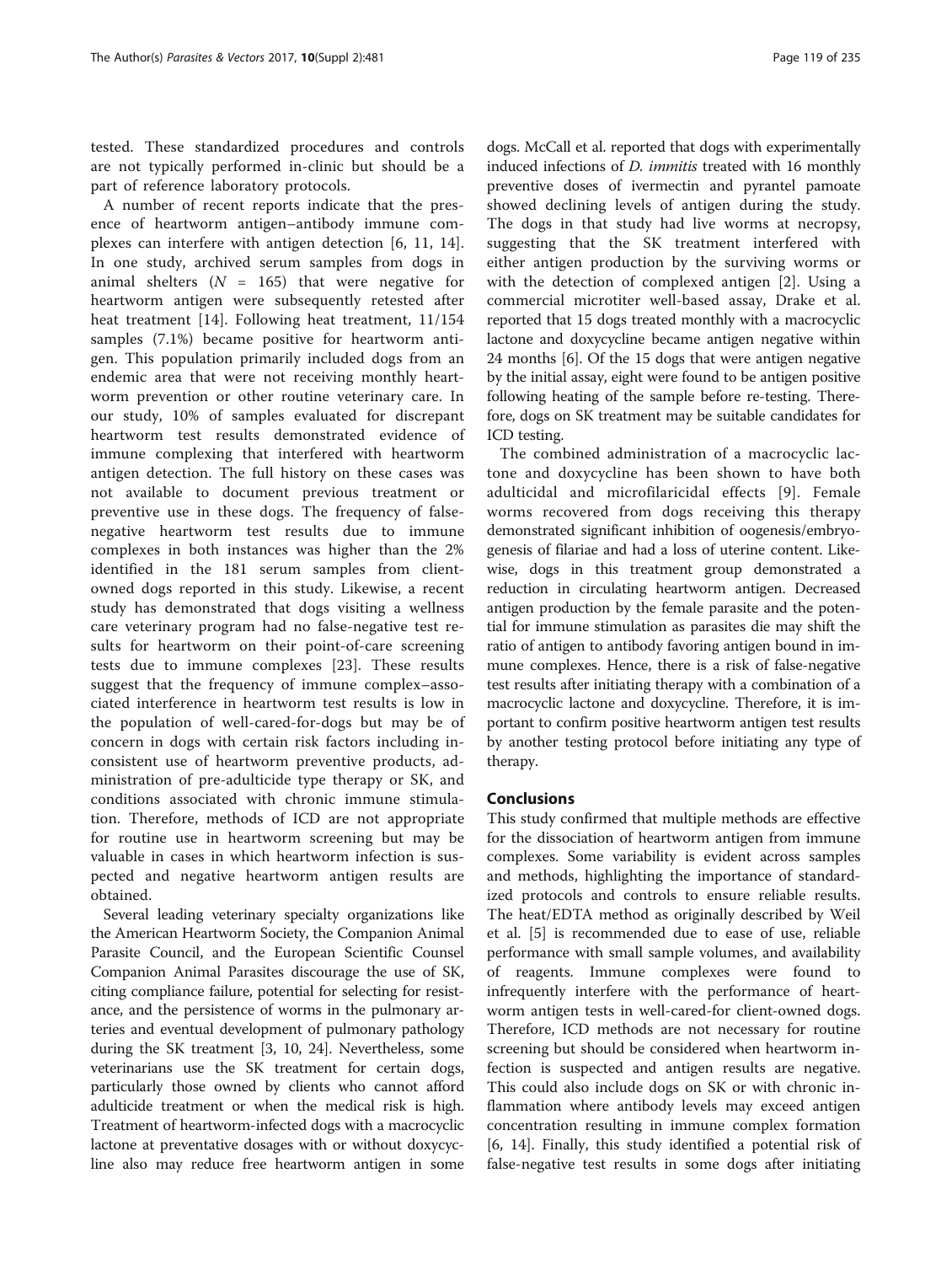<span id="page-5-0"></span>therapy with a combination of a macrocyclic lactone due to a reduction in detectable heartworm antigen levels that could only be recovered following ICD protocols.

#### Abbreviations

ICD: Immune complex dissociation; PPC: Pretreatment positive control; SK: Slow kill

#### Acknowledgements

The authors thank Kathleen Newcomb of Blythewood Consulting, LLC, Nathalie, VA for editorial assistance in the preparation of this manuscript, and Jancy Hanscom for expert assistance with coordination of the clinical study. We also thank the veterinary hospitals that participated in the study: Sherwood South Animal Hospital, Greenbriar Animal Hospital, Micanopy Animal Hospital, Broussard Veterinary Clinic, Newberry Animal Hospital, Sixth Street Veterinary Hospital, Zachary Animal Center, Lakeview Veterinary Hospital, and Prytania Veterinary Hospital.

#### Funding

Funding to support this research and the development of this manuscript was provided by IDEXX. The article's publication fee was funded by the American Heartworm Society.

#### Availability of data and materials

The data that support the findings of this study are available from IDEXX Laboratories, Inc. but restrictions apply to the availability of these data, due to individual patient results and privacy, and so are not publicly available. Data are however available from the authors upon reasonable request and with permission of IDEXX Laboratories, Inc.

#### About this supplement

This article has been published as part of Parasites and Vectors Volume 10 Supplement 2, 2017: Proceedings of the 15th American Heartworm Society Triennial Symposium 2016. The full contents of the supplement are available online at [https://parasitesandvectors.biomedcentral.com/articles/](https://parasitesandvectors.biomedcentral.com/articles/supplements/volume-10-supplement-2) [supplements/volume-10-supplement-2.](https://parasitesandvectors.biomedcentral.com/articles/supplements/volume-10-supplement-2)

#### Authors' contributions

MJB, JL, and RC contributed to the design of the study and writing/ editing the manuscript. ARA was instrumental in initiating the clinical study and enrolling the participating veterinary hospitals as well as editing the manuscript. AA-M and JD performed pivotal experiments to demonstrate feasibility of the studies and performed the testing and retrospective data analysis. All authors read and approved the final manuscript.

#### Ethics approval and consent to participate

Not applicable.

#### Consent for publication

Not applicable.

#### Competing interests

MJB, AA-M, JD, JL and RC are all employees of IDEXX Laboratories, Inc. ARA has received funding from IDEXX Laboratories, Inc. within the last 5 years for consulting services and providing educational seminars.

# Publisher's Note

Springer Nature remains neutral with regard to jurisdictional claims in published maps and institutional affiliations.

#### Author details

1 IDEXX Laboratories, Inc, One IDEXX Drive, Westbrook, ME 04092, USA. <sup>2</sup> Lighthouse Veterinary Consultants, Alachua, FL, USA.

#### Published: 9 November 2017

# References

- Atkins CE. Comparison of results of three commercial heartworm antigen test kits in dogs with low heartworm burdens. J Am Vet Med Assoc. 2003;222(9):1221–3.
- 2. McCall JW, Supakorndej N, Donoghue AR, Turnbull RK. Evaluation of the performance of canine heartworm antigen test kits licensed for use by veterinarians and canine heartowrm antigen tests conducted by diagnostic laboratories. In: Recent advances in heartworm symposium 2001. Batavia, IL: American Heartworm Society; 2001. p. 135–40.
- 3. American Heartworm Society. Current canine guidelines for the diagnosis, prevention, and management of heartworm (Dirofilaria immitis) infection in dogs. [http://www.heartwormsociety.org/](http://www.heartwormsociety.org). (revised July 2014). Accessed 11 Nov 2016.
- 4. O'Connor T. Immunoassay applications in veterinary diagnostics. In: Wild D, editor. The immunoassay handbook. 4th ed. Great Britain: Elsevier; 2013. p. 623–45.
- 5. Weil GJ, Malane MS, Powers KG, Blair LS. Monoclonal antibodies to parasite antigens found in the serum of Dirofilaria immitis-infected dogs. J Immunol. 1985;134(2):1185–91.
- 6. Drake J, Gruntmeir J, Merritt H, Allen L, Little SE. False negative antigen tests in dogs infected with heartworm and placed on macrocyclic lactone preventives. Parasit Vectors. 2015;8:68.
- 7. McCall JW. The safety-net story about macrocyclic lactone heartworm preventives: a review, an update, and recommendations. Vet Parasitol. 2005; 133(2-3):197–206.
- 8. Rawlings CA, Bowman DD, Howerth EW, Stansfield DG, Legg W, Luempert LG. Response of dogs treated with ivermectin or milbemycin starting at various intervals after Dirofilaria immitis infection. Vet Ther. 2001;2(3):193–207.
- 9. Bazzocchi C, Mortarino M, Grandi G, Kramer LH, Genchi C, Bandi C, et al. Combined ivermectin and doxycycline treatment has microfilaricidal and adulticidal activity against *Dirofilaria immitis* in experimentally infected dogs. Int J Parasitol. 2008;38(12):1401–10.
- 10. Companion Animal Parasite Council. CAPC General Guidelines, Updated March 2016.<https://www.capcvet.org/guidelines/general-guidelines/>. Accessed 30 Aug 2017.
- 11. Little SE, Munzing C, Heise SR, Allen KE, Starkey LA, Johnson EM, et al. Pretreatment with heat facilitates detection of antigen of Dirofilaria immitis in canine samples. Vet Parasitol. 2014;203(1-2):250–2.
- 12. O'Reilly RJ, Anderson P, Ingram DL, Peter G, Smith DH. Circulating polyribophosphate in Hemophilus influenzae, type b meningitis. Correlation with clinical course and antibody response. J Clin Invest. 1975;56(4):1012–22.
- 13. Pokriefka RA, Manzor O, Markowitz NP, Saravolatz LD, Kvale P, Donovan RM. Increased detection of human immunodeficiency virus antigenemia after dissociation of immune complexes at low pH. J Clin Microbiol. 1993;31(6):1656–8.
- 14. Velasquez L, Blagburn BL, Duncan-Decoq R, Johnson EM, Allen KE, Meinkoth J, et al. Increased prevalence of Dirofilaria immitis antigen in canine samples after heat treatment. Vet Parasitol. 2014;206(1-2):67–70.
- 15. Brunner CJ, Hendrix CM, Blagburn BL, Hanrahan LA. Comparison of serologic tests for detection of antigen in canine heartworm infections. J Am Vet Med Assoc. 1988;192(10):1423–7.
- 16. Tonelli QJ. Factors affecting the performance of enzyme immunnoassays for Dirofilaria immitis adult antigen. American heartworm symposium 1989. Batavia, IL: American Heartworm Society; 1989. p. 161–5.
- 17. Weil GJ, Malane MS, Powers KG. Detection of circulating parasite antigens in canine dirofilariasis by counterimmunoelectrophoresis. Am J Trop Med Hyg. 1984;33(3):425–30.
- 18. de Carvalho CA, Partata AK, Hiramoto RM, Borborema SE, Meireles LR, Nascimento N, et al. A simple immune complex dissociation ELISA for leishmaniasis: standardization of the assay in experimental models and preliminary results in canine and human samples. Acta Trop. 2013; 125(2):128–36.
- 19. Durkin M, Estok L, Hospenthal D, Crum-Cianflone N, Swartzentruber S, Hackett E, et al. Detection of Coccidioides antigenemia following dissociation of immune complexes. Clin Vaccine Immunol. 2009;16(10):1453–6.
- 20. Henrard DR, Wu S, Phillips J, Wiesner D, Phair J. Detection of p24 antigen with and without immune complex dissociation for longitudinal monitoring